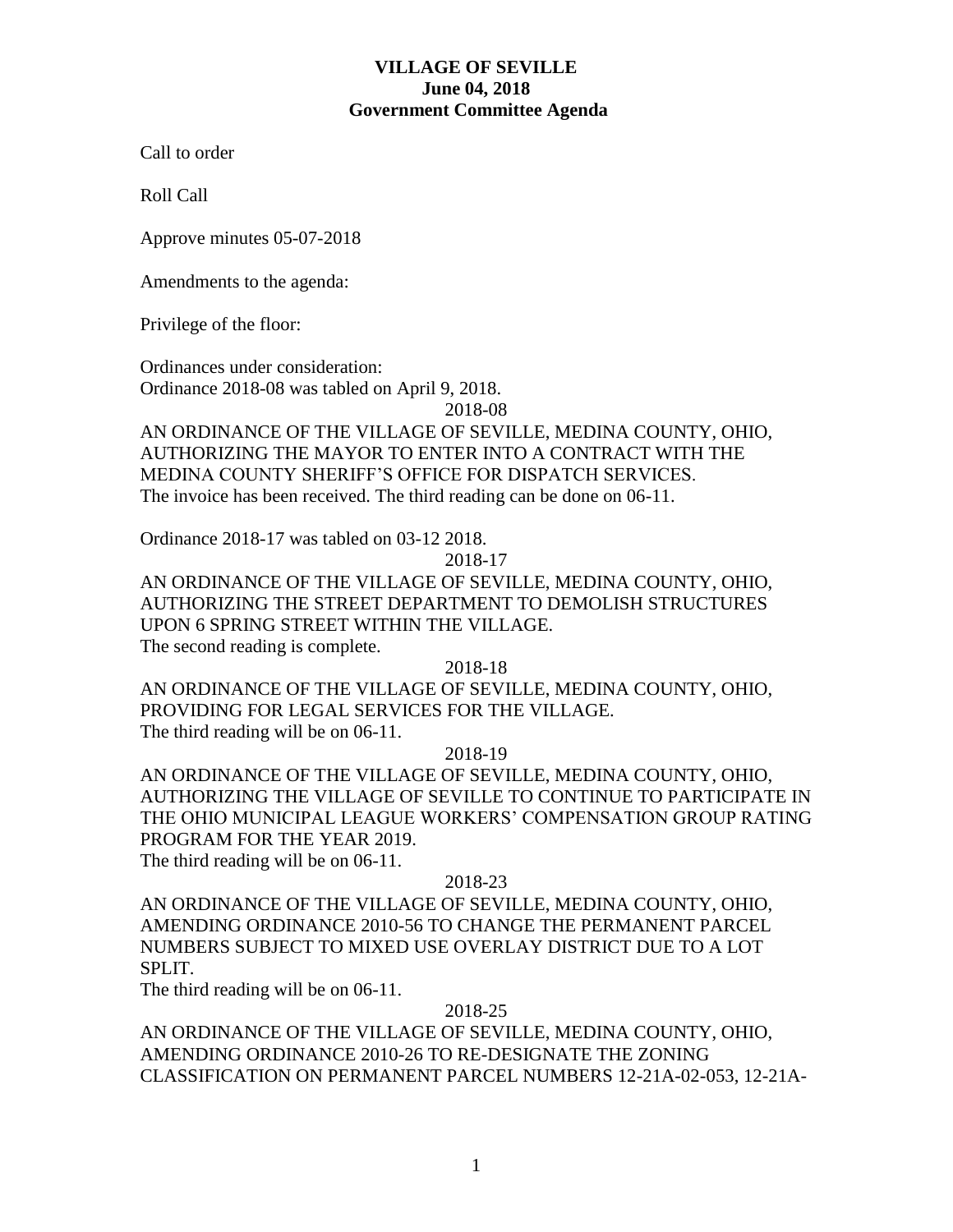## **VILLAGE OF SEVILLE June 04, 2018 Government Committee Agenda**

02-054 AND 12-21A-01-095 FROM INDUSTRIAL MIXED USE OVERLAY DISTRICT ZONING TO MIXED USE OVERLAY DISTRICT ZONING. The second reading will be on 06-11.

### 2018-26

AN ORDINANCE OF THE VILLAGE OF SEVILLE, MEDINA COUNTY, OHIO, AMENDING ORDINANCE 2011-05 TO RE-DESIGNATE THE ZONING CLASSIFICATION ON VARIOUS PERMANENT PARCEL NUMBERS FROM INDUSTRIAL MIXED USE OVERLAY DISTRICT ZONING TO MIXED USE OVERLAY DISTRICT ZONING.

The second reading will be on 06-11.

# 2018-27

AN ORDINANCE OF THE VILLAGE OF SEVILLE, MEDINA COUNTY, OHIO, AMENDING ORDINANCE 2011-42 TO RE-DESIGNATE THE ZONING CLASSIFICATION ON PERMANENT PARCEL NUMBERS 012-21A-17-080 AND 12-21A-17-081 FROM COMMERCIAL MIXED USE OVERLAY DISTRICT ZONING TO MIXED USE OVERLAY DISTRICT ZONING. The second reading will be on 06-11.

### 2018-32

AN ORDINANCE OF THE VILLAGE OF SEVILLE, MEDINA COUNTY, OHIO, AMENDING ORDINANCE 97-41 AS AMENDED, RELATIVE TO THE VILLAGE OF SEVILLE NO. 1 COMMUNITY REINVESTMENT AREA. The second reading will be on 06-11.

### 2018-33

AN ORDINANCE OF THE VILLAGE OF SEVILLE, MEDINA COUNTY, OHIO, AUTHORIZING THE MAYOR AND THE FISCAL OFFICER TO ENTER INTO AN AGREEMENT WITH **EXECUTE:** FOR REPAIRS AND/OR CONSTRUCTION OF CERTAIN SIDEWALKS WITHIN THE VILLAGE. The second reading will be on 06-11.

2018-36

AN ORDINANCE OF THE VILLAGE OF SEVILLE, MEDINA COUNTY, OHIO, ADOPTING THE RULES AND REGULATIONS REGARDING THE MOUND HILL UNION CEMETERY.

The first reading will be on 06-11.

### 2018-37

AN ORDINANCE OF THE VILLAGE OF SEVILLE, MEDINA COUNTY, OHIO, AUTHORIZING THE MAYOR AND THE FISCAL OFFICER TO RENEW AN AGREEMENT WITH CIVICPLUS FOR INFORMATION TECHNOLOGY SERVICES FOR THE VILLAGE

The first reading will be on 06-11.

## 2018-38

AN ORDINANCE OF THE VILLAGE OF SEVILLE, MEDINA COUNTY, OHIO, AUTHORIZING THE MAYOR AND THE FISCAL OFFICER TO ENTER INTO A CONTRACT TO PURCHASE A 2017 FORD F-SERIES SD TRUCK FROM MONTROSE FORD AND DECLARING AN EMERGENCY The first reading will be on 06-11.